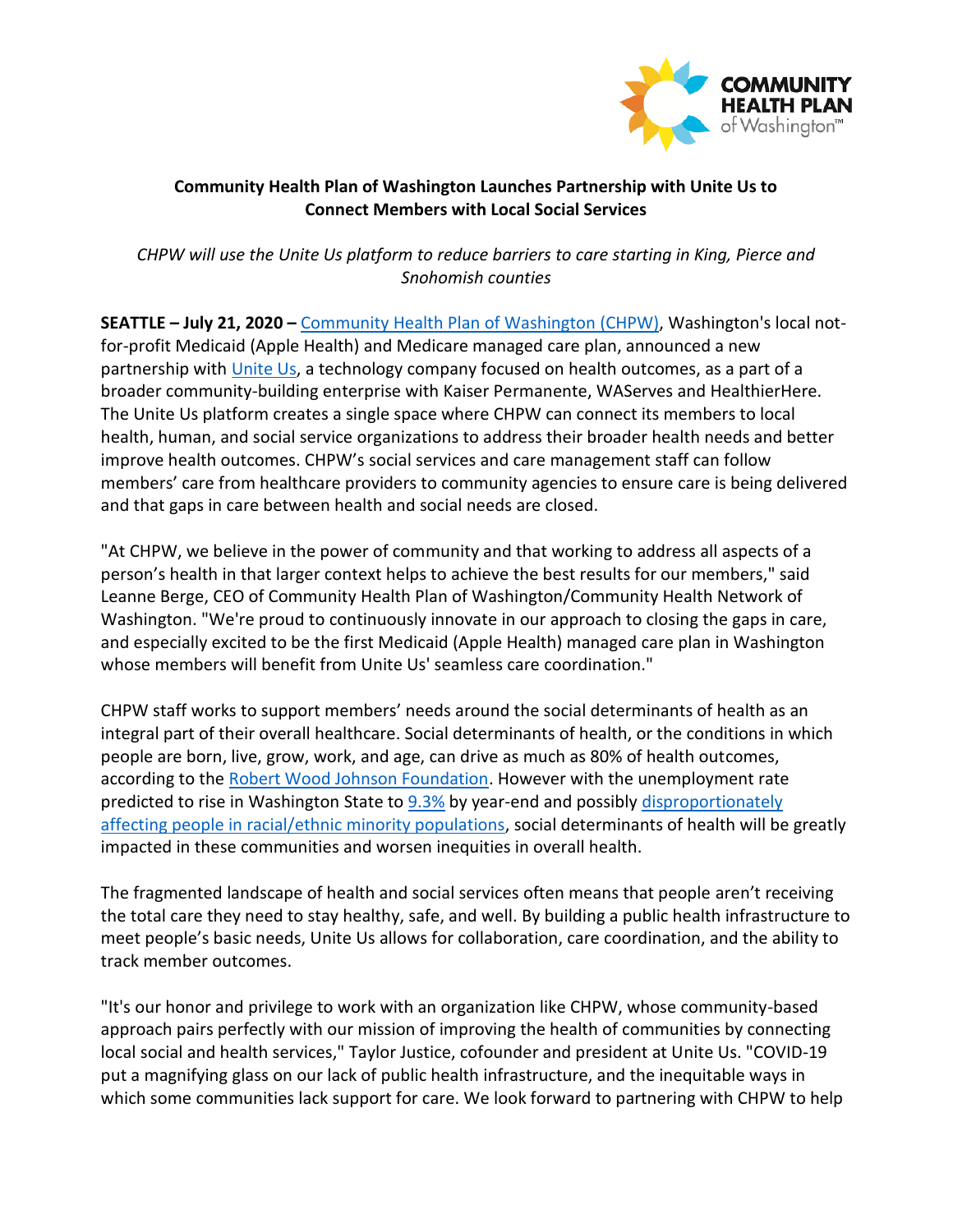

Washingtonians as they adjust to the social and economic impact of the virus now and well into the future."

CHPW and the Unite Us partnership launched in King, Pierce, and Snohomish counties. There are a variety of social service organizations signed up on the Unite Us platform for this expanded geography, and growing, including: Mother Africa; Teenagers Plus; Camano Island Fire & Rescue; North Urban Human Services Alliance; Arms Around You; Global to Local; Center for Multicultural Health; Evergreen Healthcare; Homage; Southwest Youth and Family Services; Kent Youth and Family Services; Kin On; and, Open Adoption & Family Services. Later this year, Spokane and Yakima counties also will become part of the community network and ultimately, CHPW and Unite Us will be expanding with the broader goal to have one united network across the state of Washington.

"We serve some of the most vulnerable people through our re-entry program that provides referrals and resources to people coming out of correctional facilities, the homeless community, victims of domestic violence, and substance abuse. It is critical that we get them set up on the right foot, but we were struggling to connect our clients to outside services without a gap in care," said Avon Curtis, executive director, Arms Around You. "When we connected to the Unite Us platform, it alleviated any confusion and helped us better support the goals of our clients. The platform minimizes the heavy lifting by holding both the referring agency and the organization accepting the referral accountable to follow-up with the client. Unite Us is what community -based organizations need to bridge the gap!"

## **About CHPW**

Founded in 1992 by a network of community and migrant health centers (CHCs) in Washington State, Community Health Plan of Washington is a community-governed, not-for-profit health plan formed to help coordinate care and advocate for people who were not being served by traditional insurance companies. The mission of CHPW is to deliver accessible managed care services that meet the needs and improve the health of Washington communities and to make managed care participation beneficial for community-responsive providers. CHPW serves approximately 265,000 members through Medicaid (income-based program called Apple Health in WA) and Medicare (age and disability-based program) across the State. CHPW connects members to various physical, behavioral and social support services, and reinvests its profit back into the CHCs to help them deliver better care to all people. CHPW also seeks to identify and address health disparities and inequities, while coordinating services within a broader population health framework. Its parent, Community Health Network of Washington, serves nearly one million individuals across Washington through its CHC network sites. To learn more, visit [chpw.org](https://www.chpw.org/) or connect on [Facebook,](https://www.facebook.com/CHPofWA/) [Twitter,](https://twitter.com/myCHPW) [Instagram,](https://www.instagram.com/mychpw/) or [LinkedIn.](https://www.linkedin.com/company/community-health-plan)

## **About Unite Us**

[Unite Us](https://uniteus.com/) is a technology company that builds coordinated care networks of health and social service providers. With Unite Us, providers across sectors can send and receive secure electronic